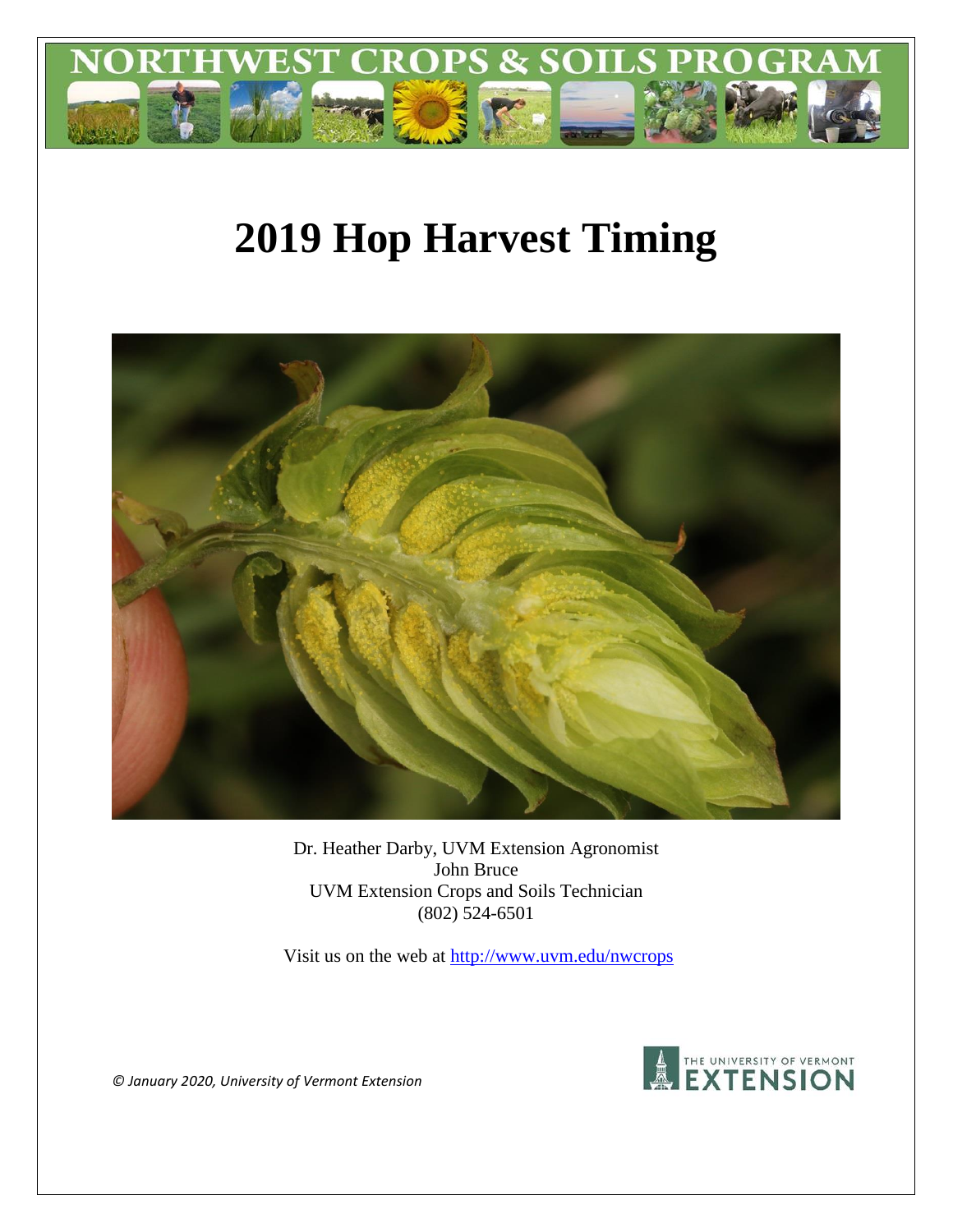#### **2019 HOP HARVEST TIMING Dr. Heather Darby, University of Vermont Extension heather.darby[at]uvm.edu**

In the Northeast, hop harvest generally begins in mid-August and continues through mid-September. Harvest date is primarily dependent on the hop variety, but weather can delay or hasten maturation and impact when harvest will occur. In addition to weather, various pests, such as spider mites and downy mildew, can similarly impact harvest timing. The time at which you harvest hops can affect the various qualities of your finished product. Alpha and beta acid content peaks before many essential oils have fully developed. Delaying harvest can provide time for these oils to develop, but increases the amount of time the hops are left vulnerable to disease and late season rainfall, which can result in degradation of resins.

Although typical harvest dates are well established for Europe and the Pacific Northwest, the Northeast experiences a distinct climate with unique growing conditions that can greatly impact the various resins and oils in hops. A general window for harvest timing can be gleaned from these other locations, but region specific information is required for producing a fully mature hop cone with the desired aroma and flavor profiles in the Northeast. Traditionally, harvest timing is determined by dry matter and resin content. This method encourages adequate acid production over aromatic oil production, thereby limiting options for end users. To better understand how factors such as cone smell, look and dry matter content correspond to the development of resin and oils, a harvest timing trial was initiated in 2017 in Northfield, MA as a preliminary study and has continued in Alburgh, VT through 2019 as a replicated study. We aim to use these data to develop regional harvest timing standards that can assist hop growers in producing the highest quality hops.

## **MATERIALS AND METHODS**

Cascade hops from Borderview Research Farm in Alburgh, VT were collected, analyzed, and reported over the harvest period for the study. The hop variety Cascade was chosen for this study because it has aromatic qualities, it is a hop variety that most northeastern hop yards already have in the ground, and it is a nonproprietary hop used by local brewers.

Three plots were randomly designated within the Cascade hops planted in the UVM hop yard. Plots contained 7 hop hills (14 strings) and were marked with ground flags and flagging tape to make sure they were not harvested with the rest of the crop. In 2019, there were 3 collection dates throughout the harvest season falling into the following categories: Early, Normal, and Late (Table 1). Samples were taken at weekly intervals.

| Table 1. 2017 Cascaue hai vest dates (11D). |                 |           |  |  |  |
|---------------------------------------------|-----------------|-----------|--|--|--|
| <b>Harvest Date</b>                         |                 |           |  |  |  |
| Early                                       | HD 1            | $3-Sep$   |  |  |  |
| Normal                                      | HD <sub>2</sub> | $10-$ Sep |  |  |  |
| Late                                        | HD <sub>3</sub> | $17-Sep$  |  |  |  |

#### **Table 1. 2019 Cascade harvest dates (HD).**

Samples were handpicked from each plant within plots and taken from ground level to the top wire for representative samples. Each sample, 200g of wet hop cones, was shipped to Cornell Agritech in Geneva, NY overnight. The collected samples were shipped as wet cones over the three-week period. Cornell Agritech conducted their Brew Quality and Essential Oil packages using the American Society of Brewing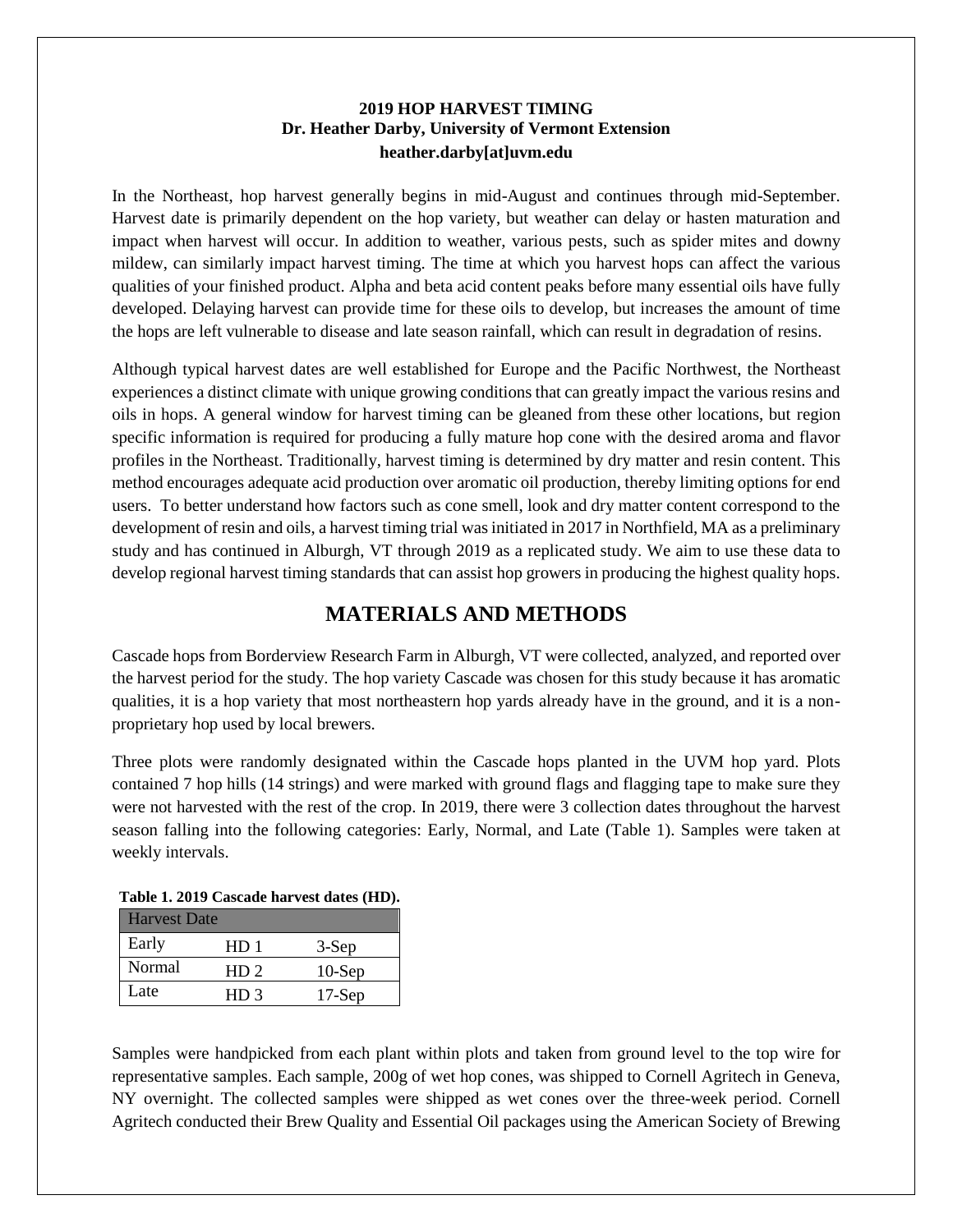Chemists procedures 4c, 12, 13, 14, and 17. Measurements included in this test are percent moisture, hop storage index (HSI), alpha and beta acids, total oil content, and volatile oil profile.

Data was analyzed using SAS Version 9.4. For the hop quality data, we conducted a linear mixed model analysis with repeated measures (PROC MIXED). Fixed effects included collection date, replicate, year, and collection date by year. All statistics will be run at the 0.10 level of significance and generated using SAS Version 9.4 (Copyright 2014, SAS Institute Inc., Cary, NC, USA).

Variations in project results can occur because of variations in genetics, soil, weather, and other growing conditions. Statistical analysis makes it possible to determine whether a difference among treatments is real or whether it might have occurred due to other variations in the field. At the bottom of each table, a LSD value is presented for each variable (e.g. yield). Least Significant Differences (LSD's) at the 10% level of probability are shown. Where the difference between two treatments within a column is equal to or greater than the LSD value at the bottom of the column, you can be sure in 9 out of 10 chances that there is a real difference between the two values. Treatments that were not significantly lower in performance than the

highest value in a particular column are indicated with an asterisk. In the following example, treatment A is significantly different from treatment C but not from treatment B. The difference between A and B is equal to 200, which is less than the LSD value of 300. This means that these treatments did not differ in yield. The difference between A and C is equal to 400, which is greater than the LSD value of 300. This means that the yields of these treatments were significantly different from one another.

| <b>Treatment</b> | Yield   |
|------------------|---------|
| А                | 2100*   |
| в                | $1900*$ |
|                  | 1700    |
| <b>LSD</b>       | 300     |

### **RESULTS**

Table 2 shows a summary of the temperature, precipitation and growing degree-day (GDD) summary. In the 2019 growing season, there were an accumulated 2322 GDDs, 110 more than the historical 30-year average with greatest deviations from the norm occurring in April and July. The 2019 growing season experienced a wet spring followed by a dry summer with well below average precipitation occurring during the month of July.

| <b>Thore are remportantly precipiunted and growing acgree any building <math>\eta</math> relating <math>\eta</math> ray and reported</b> |         |         |         |         |         |         |         |
|------------------------------------------------------------------------------------------------------------------------------------------|---------|---------|---------|---------|---------|---------|---------|
| Alburgh, VT                                                                                                                              | March   | April   | May     | June    | July    | August  | Sept    |
| Average temperature $({}^{\circ}F)$                                                                                                      | 28.3    | 42.7    | 53.3    | 64.3    | 73.5    | 68.3    | 60.0    |
| Departure from normal                                                                                                                    | $-2.79$ | $-2.11$ | $-3.11$ | $-1.46$ | 2.87    | $-0.51$ | $-0.62$ |
|                                                                                                                                          |         |         |         |         |         |         |         |
| Precipitation (inches)                                                                                                                   | 1.36    | 3.65    | 4.90    | 3.06    | 2.34    | 3.50    | 3.87    |
| Departure from normal                                                                                                                    | $-0.85$ | 0.83    | 1.45    | $-0.63$ | $-1.81$ | $-0.41$ | 0.23    |
|                                                                                                                                          |         |         |         |         |         |         |         |
| Growing Degree Days (Base 50)                                                                                                            | 9       | 59      | 189     | 446     | 716     | 568     | 335     |
| Departure from normal                                                                                                                    | 9       | 59      | -9      | $-29$   | 76      | $-13$   | 17      |
| Deed on weether data from a Davis Instruments Ventore Dro? with Weether in Late logger Historical exercise are for 20 years of           |         |         |         |         |         |         |         |

**Table 2. Temperature, precipitation and growing degree day summary, Alburgh, VT, 2019.**

Based on weather data from a Davis Instruments Vantage Pro2 with WeatherLink data logger. Historical averages are for 30 years of NOAA data (1981-2010) from Burlington, VT. [\(http://www.nrcc.cornell.edu/page\\_nowdata.html\)](http://www.nrcc.cornell.edu/page_nowdata.html).

Alpha acid, beta acid, HSI, and moisture were measured for each harvest date (Table 3). Alpha acids were highest during HD 1 and HD 2 (5.8% each) however, differences between harvest dates were not significant.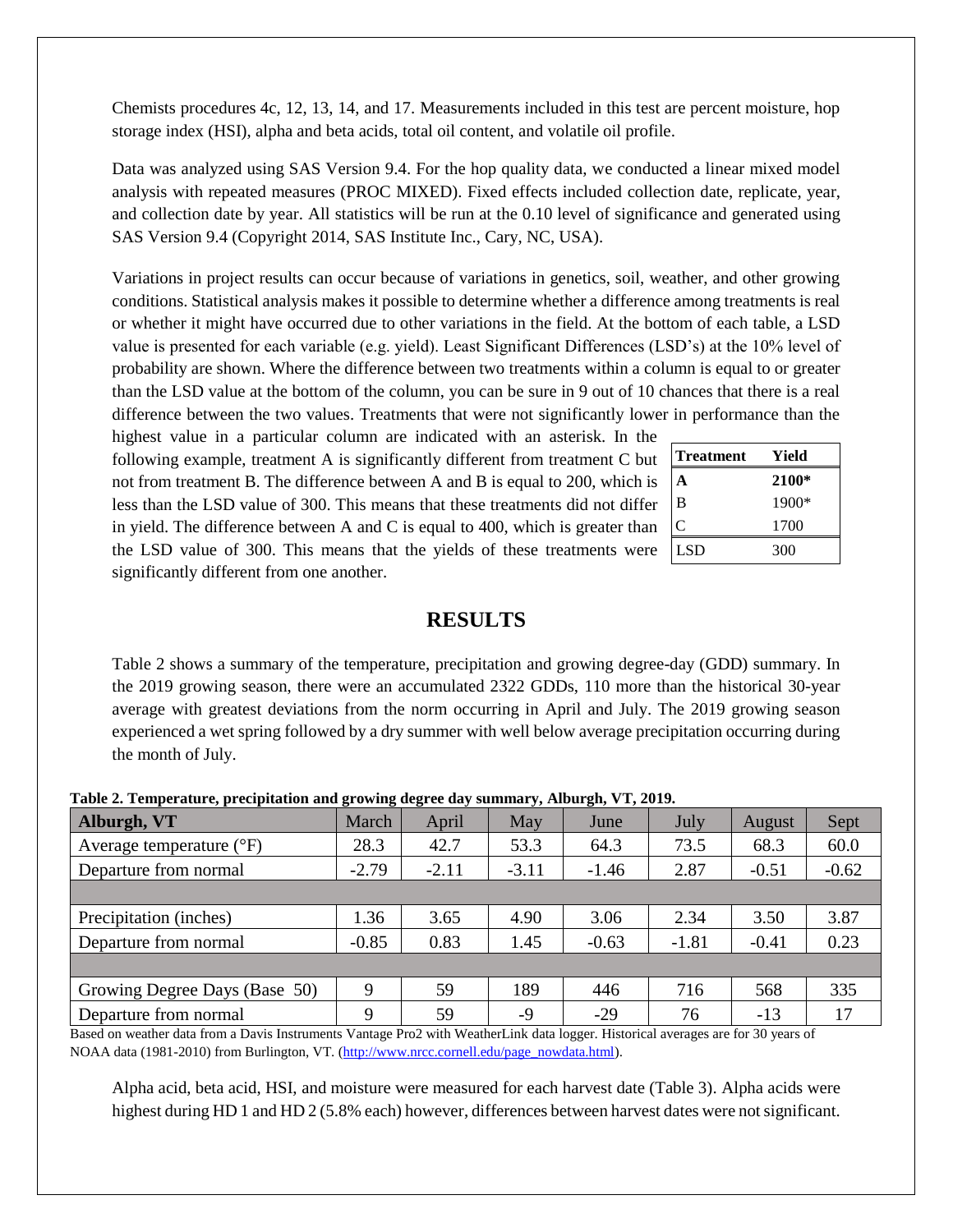Similarly, beta acids were not different amongst treatments but was highest in HD 2 at 7.5% for the trial. Hop Storage Index (HSI) can be a good indicator for hop quality and can be indicative of the degradation of alpha and beta acids over time. Lower values below 0.300 are indicative of good quality, whereas values above 0.300 are indicative of poor quality. HSI can be impacted by a number of environmental factors in addition to harvest timing. During this three-week window, lowest values for HSI were observed during the second harvest date at 0.186 and was statistically similar to harvest date 3 at 0.191. Harvest moisture was highest for HD 1 at 80.1% and dropped in the second and third weeks to 76.9 and 77.0% respectively. Each of these values falls within "normal" desirable ranges for hop harvest if using moisture as the sole means of determining harvest timing. Harvesting before aromas fully develop can result in lesser quality hops, making it important to use additional means of measuring hop readiness to determine ideal harvest windows.

| <b>Harvest Date</b> | Alpha acid    | <b>Beta</b> acid | <b>HSI</b> | <b>Harvest moisture</b> |  |
|---------------------|---------------|------------------|------------|-------------------------|--|
|                     | $\frac{0}{0}$ | $\frac{0}{0}$    |            | $\frac{0}{0}$           |  |
| HD <sub>1</sub>     | 5.8           | 6.9              | 0.252      | 80.1                    |  |
| HD <sub>2</sub>     | 5.8           | 7.5              | 0.186      | 76.9                    |  |
| HD <sub>3</sub>     | 5.5           | 7.0              | $0.191*$   | 77.0                    |  |
| LSD(0.10)           | <b>NS</b>     | <b>NS</b>        | 0.018      | 1.75                    |  |
| <b>Trial mean</b>   | 5.7           | 7.1              | 0.210      | 78.0                    |  |

**Table 3. Brewing quality for Cascade hops harvested over a 3 week period in 2019.**

\*Treatments with an asterisk are not significantly different than the top performer in **bold**.

LSD – Least significant difference.

NS – No significant difference between treatments.

Samples were analyzed for total oils and essential oil profiles (Table 4; Figure 1). Total oils were highest during HD 2 at 1.84 ml/100g of hops with HD 1 statistically similar at 1.78 ml/100g of hops (Table 4). Lowest total oil was seen in HD 3 at 0.800 ml/100g of hops. While total oil appeared to drop drastically from HD 2 to HD 3, values are within expected ranges for Cascade hops which can be expected from 0.8- 2.5 ml/100g when compared to Pacific Northwest values. Within the essential oil profile, levels of betapinene, myrcene, limonene, and linalool peaked at HD 2  $(0.140, 10.9, 0.038,$  and  $0.071$  mg/g of hops respectively) and were significantly different from HD 3, but not HD 1, which saw sharp reductions of these compounds and were less than half of HD 2 and HD 1. Geranyl acetate was highest at HD 1 with 0.452 mg/g hops and was statistically similar to HD 2 at .351 mg/g hops, whereas beta-citronellol and geraniol were highest at HD 3 with 0.005 mg/g hops and 0.069 mg/g hops respectively. Differences in caryophyllene, humulene, and nerol were not statistically significant.

**Table 4. Total oil and essential oil profile for Cascade hops harvested over a 3-week period in 2019.**

| Harvest date         | <b>Total oil</b> | <b>Beta pinene</b> | <b>Myrcene</b> | <b>Limonene</b> | Linalool    |  |
|----------------------|------------------|--------------------|----------------|-----------------|-------------|--|
|                      | $ml/100g$ hops   | $mg/g$ hops        | $mg/g$ hops    | $mg/g$ hops     | $mg/g$ hops |  |
| HD <sub>1</sub>      | 1.78*            | .097*              | $7.03*$        | $0.029*$        | $0.71*$     |  |
| HD <sub>2</sub>      | 1.84             | 0.140              | 10.9           | 0.038           | 0.071       |  |
| HD <sub>3</sub>      | 0.800            | 0.058              | 2.89           | 0.017           | 0.047       |  |
| $\vert$ LSD $(0.10)$ | 0.833            | 0.079              | 5.77           | 0.016           | 0.022       |  |
| <b>Trial mean</b>    | 1.47             | 0.098              | 6.93           | 0.028           | 0.0629      |  |

\*Treatments with an asterisk are not significantly different than the top performer in **bold**.

LSD – Least significant difference.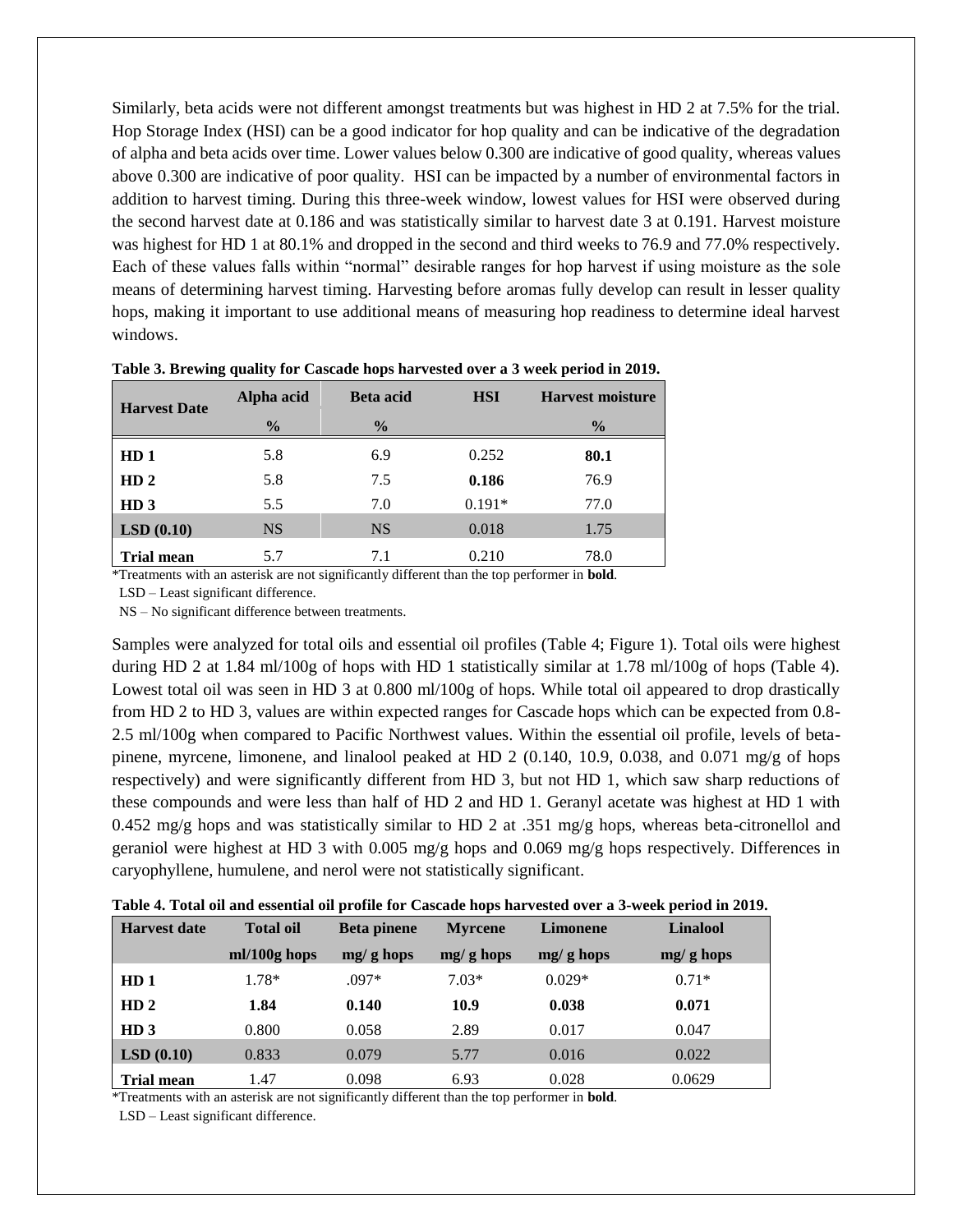| <b>Harvest date</b> | Caryophyllene | <b>Humulene</b> | Geranyl acetate | <b>Beta citronellol</b> | <b>Nerol</b> | <b>Geraniol</b> |
|---------------------|---------------|-----------------|-----------------|-------------------------|--------------|-----------------|
|                     | $mg/g$ hops   | $mg/g$ hops     | $mg/g$ hops     | $mg/g$ hops             | $mg/g$ hops  | $mg/g$ hops     |
| HD <sub>1</sub>     | 1.05          | 2.58            | 0.452           | 0.000                   | 0.227        | 0.031           |
| HD <sub>2</sub>     | 0.833         | 2.00            | $0.351*$        | $0.002*$                | 0.170        | 0.025           |
| HD <sub>3</sub>     | 0.864         | 2.35            | 0.217           | 0.005                   | 0.223        | 0.069           |
| LSD(0.10)           | <b>NS</b>     | <b>NS</b>       | 0.226           | 0.004                   | <b>NS</b>    | 0.010           |
| <b>Trial mean</b>   | 0.914         | 2.31            | 0.340           | 0.002                   | 0.2065       | 0.042           |

**Table 4 continued: Total oil and essential oil profile for Cascade hops harvested over a 3-week period in 2019.**

\*Treatments with an asterisk are not significantly different than the top performer in **bold**.

LSD – Least significant difference.

NS – No significant difference between treatments.

Total oil and essential oil profiles changed over the course of the three-week harvest period with essential oils presented in terms of milligrams of oil per gram of hops (Figure 1). Each essential oil is presented this way to avoid differences in total oil volume and to more accurately compare the impacts of harvest date treatments. The significant decline in total oil and its major constituents from HD 2 to HD 3 could potentially be explained by the degradation of lupulin glands within hop cones. Increased disease pressure could have adversely impacted cone quality in the third week of the study.



**Figure 1. Total oil and essential oil composition for Cascade hops harvested over 3 week period in 2019.**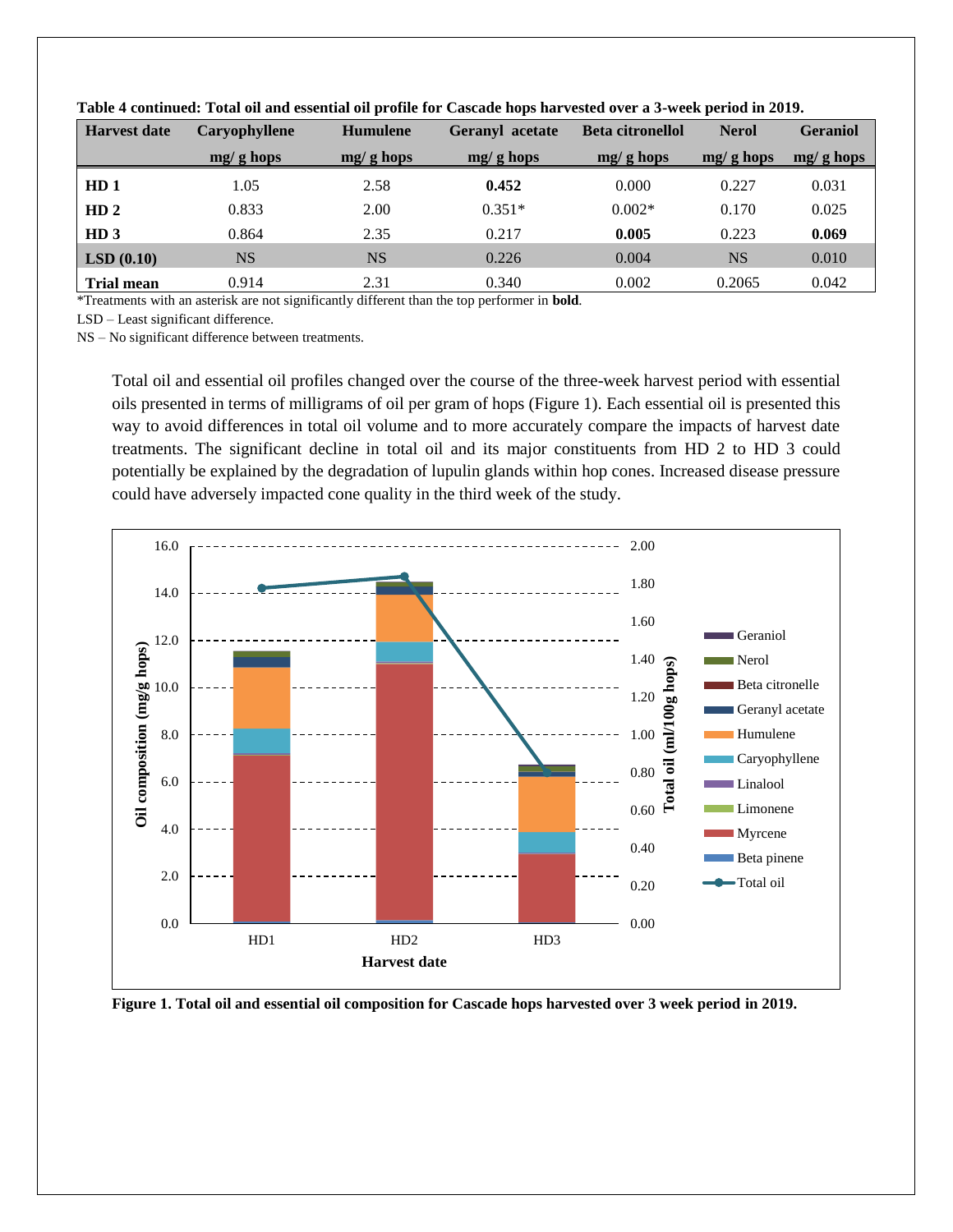Because many suppliers and industry standards reflect these essential oil profiles as a percentage of total oil, this has also been included within this report, factoring in the density of each analyzed compound (Figure 2). This can also provide an interesting picture when comparing proportions of each essential oil in relation to the total oil. Of the ten analyzed essential oils, these appeared to make up 78.4% of the total oil for HD 1 compared to HD 2 and HD 3 which make up 96.5% and 99.6% of the total oil respectively. This could potentially be explained by the presence of other non-analyzed compounds or precursors or degradative compounds to those analyzed. While HD 3 contained the smallest total oil at .800 ml/100 g hops, these 10 essential oils made up nearly 100% of total oil and showed greatest percentage of humulene, caryophyllene, and nerol compared to the other two harvest dates.



**Figure 2. Total oil and essential oil proportions for Cascade hops harvested over 3 week period in 2019.**

## **DISCUSSION**

In addition to hop alpha and beta acids, total oil and essential oil profiles can be important constituents for brewers adding flavor and aroma to beers. While alpha and beta acids did not appear to be affected by harvest date in this year of the study, 2018 results showed greater differences taking place over a 5 week period (20-Aug through 17-Sep). Essential oils were not analyzed in 2018 because of poor laboratory handling and processing, but alpha and beta acids were analyzed. The results from 2018 showed an increasing trend in alpha and beta acids over the 5 week period with HD 1 (20-Aug) alpha acid at 4.2% and beta acid at 5.6%. This increased to 7.6% alpha acid and 8.5% beta acid for HD 5 (17-Sep). 2019 data showed peak values at HD 2, whereas 2018 data showed peak values during the last harvest date.